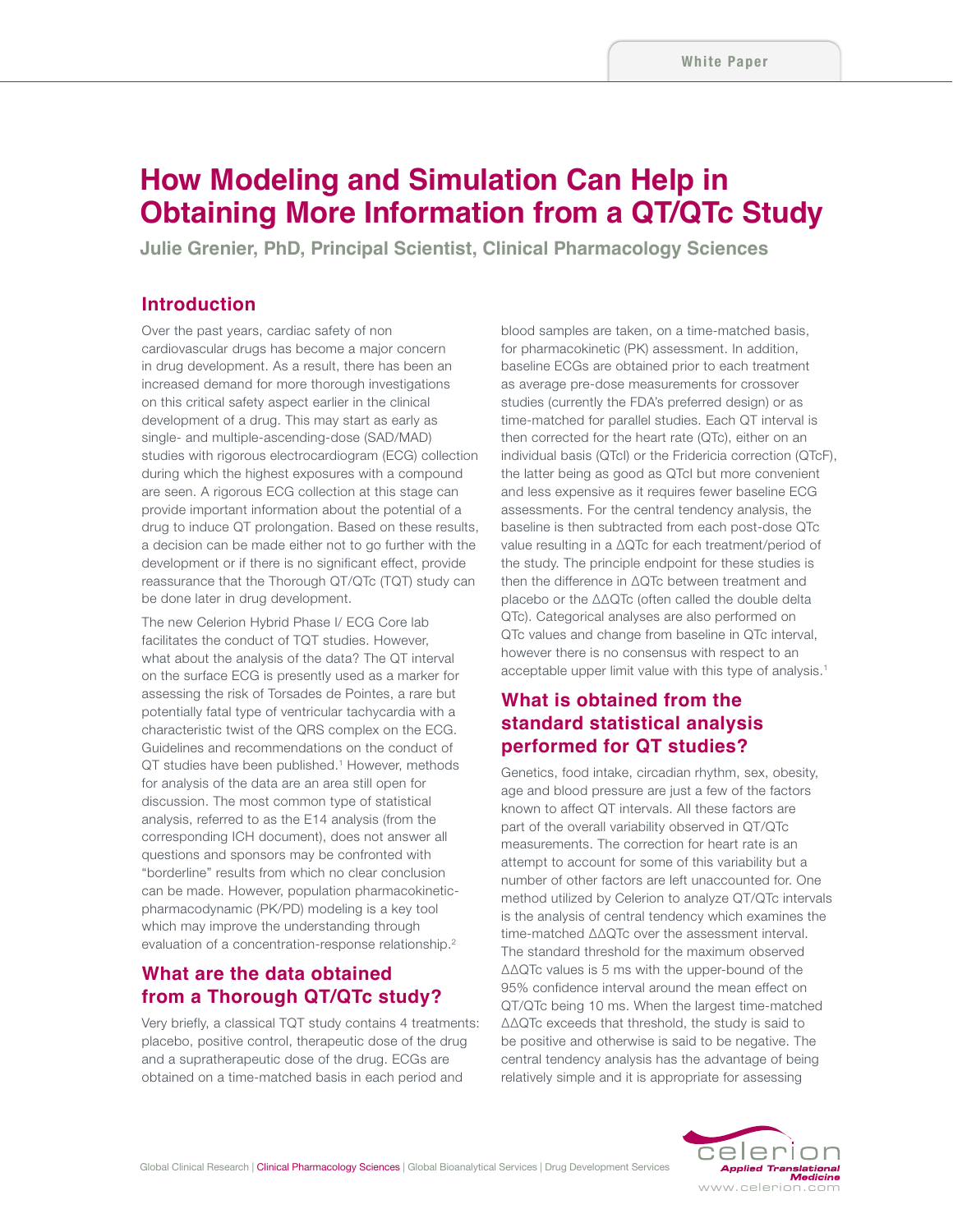the relationship with drug exposure, when there are sufficient measurements around the time of the maximum plasma concentration as in TQT studies. For non-anti-arrhythmic drugs, a mean maximum prolongation of more than 5 ms but less than 20 ms may be considered inconclusive from both clinical<sup>1</sup> and statistical perspectives<sup>3,4</sup>, and may call for further ECG measurements during drug development. Considering the inherent variability of QT/QTc values and the fact that the central tendency accounts for very few of the sources of variability, there are some limitations associated to this type of analysis. The traditional central tendency statistical evaluation of QT/QTc studies may not provide sufficient information from a development perspective with regards to the activity and potency of a drug. When results are inconclusive, it may be beneficial to further investigate the potential relationship between the drug exposure and the QT/QTc prolongation prior to making a development decision, such as a go/no-go decision. The ultimate goal of analyzing these data is to assess what can be attributed to variability and what can be attributed to a real drug effect on QT/QTc prolongation. Therefore, controlling and identifying the sources of variability is of crucial importance. In that sense, population PK/PD modeling is an important tool to better understand the concentration-response relationship.

## **What is the additional value of Population PK/PD Modeling?**

As mentioned above, a variety of sources of variability need to be taken into account in order to distinguish between baseline and measurement noise and a true drug effect on QT/QTc prolongation. Sources of variability may include things such as stimulation related heart rate changes, timing of meals etc., and variability inherent in the measurement of the QT interval. The method used in our Hybrid Phase I/ ECG Core lab minimizes the variability directly associated to QT measurements and the controlled environment allows for reproducible conditions across study arms. Population PK/PD modeling is by definition very well suited for handling different sources of variability. As

an example, the circadian variations in QT intervals can be well characterized by PK/PD modeling, therefore avoiding direct baseline subtraction. In addition, studies with different designs can be pooled, giving a broader picture of the concentration-response relationship.<sup>5</sup> Assessment of the maximum QT/QTc prolongation, which is less limited by the sampling schedule of the study with population PK/PD modeling, accounts for the variability in time to peak plasma concentration between individuals. If the variability is well characterized, it is then easier to assess the effect of other factors, such as for example, gender and age. Finally, in the case of a positive study, once the population model is established for the PK of the drug and its relationship to QT/QTc prolongation, simulations can be performed. It is then possible to explore the outcome of different dosing regimens that could be used throughout the clinical phases of the drug's development. Therefore, the study design of planned studies can be optimized, not only for PK sampling schedule but also for the temporal placement of the ECG measurements/assessment.<sup>6</sup>

#### **Conclusion**

Central tendency statistical analysis provides useful information about the potential of a drug to prolong the QT interval in certain circumstances. However, modeling and simulation can potentially provide additional information which can support development decision making and interpretation of the QT-prolongation potential of a drug. In the spirit of the Critical Path Initiative<sup>7</sup>, population PK/PD modeling is a key tool to a more efficient drug development strategy. Its use for TQT studies is a great example<sup>8</sup> but its application is much broader. Modeling and simulation allows for the integration of the knowledge gained from preclinical studies on an ongoing basis throughout the clinical phases. Once a model is established with all key elements, predictions can be made on a case by case basis which allows for selection of future dosing regimens and optimal sampling strategies. As a result, development programs and decisions can become more scientifically driven, more efficient and cost effective.